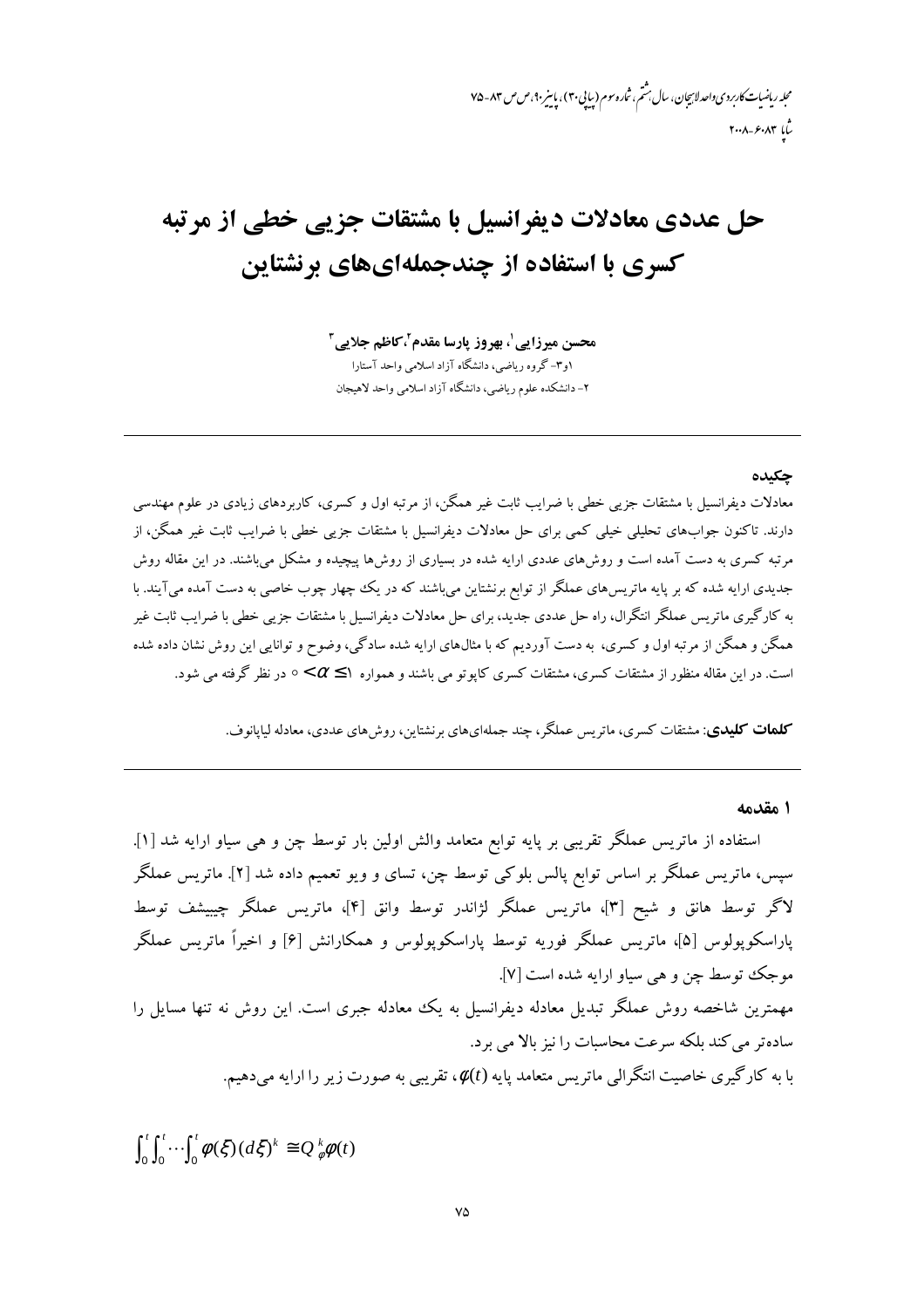.<br>میرزایی و بهجاران، حل عددی معادلات دیفرانسی باشتقات جزیی خطی از مرتبه کسری بااسفاده از جندحمله ای نای برنشآین

به طوری که [d<sub>0</sub>(t),
$$
\vec{\phi}_1(t)
$$
,..., $\vec{\phi}_{m-1}(t)$  به طرری که درایههای (d<sub>1</sub>)- $\vec{\phi}_0(t)$ , $\vec{\phi}_1(t)$ ,..., $\vec{\phi}_{m-1}(t)$ گستهای از توابع پایه متحامد بر بازه (Q<sub>0</sub>) و <sub>φ</sub> Q ماتریس عملگر انتگرالگیر (d) می باشد.  
هدف ما به دست آوردن روشی جدید برای عل معادلات دیفرانسیل با مشنتات جزیی از مرتبه اول و کسری،  
همگن و غیرهمگن استفاده می کنیم. ساختار ماتریسی که به معادلات دیفرانسیل میدهیم ما را به سمت معادلات ماتریسی  
از جمله معادله لیاپانوف سوق میدهد که با روشهای ارایه شده در این زمینه، میتوان این نوع معادلات را با دقت  
بالا حل نمود [۸و۹].

۲ ویژ گیهای چندجملهایهای برنشتاین

چند جملهایهای برنشتاین از درجه m بر بازه [۰٫۱] به صورت زیر تعریف می شوند [۱۰]

$$
B_{i,m}(x) = {m \choose i} x^{i} (1-x)^{m-i}; \quad 0 \le i \le m
$$
  

$$
{m \choose i} = \frac{m!}{i!(m-i)!}
$$

چند جملهایهای برنشتاین فوق تعریف شده بر بازه [۰٫۱] ، ۱+ m تا چندجملهای از درجه  $m$  میباشند.  $i > m$ برای راحتی کار، فرض میکنیم $B_{i,m}(x) = B_{i,m}(x)$ برای  $i < i < n$  یا همچنین برای چند جملهایهای برنشتاین رابطه بازگشتی بر بازه [۰٫۱] به صورت زیر می باشد:

$$
B_{i,m}(x) = (\lambda - x)B_{i,m-1}(x) + xB_{i-1,m-1}(x)
$$

و به آسانی می توان نشان داد، هر کدام از چندجملهایهای برنشتاین مثبت هستند و به ازای تمام مقادیرحقیقی بر بازه [٥٫١] مجموع تمام چندجملهایهای برنشتاین برابر یک است یعنی:

$$
\forall x \in [\circ, 1]; \quad \sum_{i=0}^{m} B_{i,m}(x) = 1
$$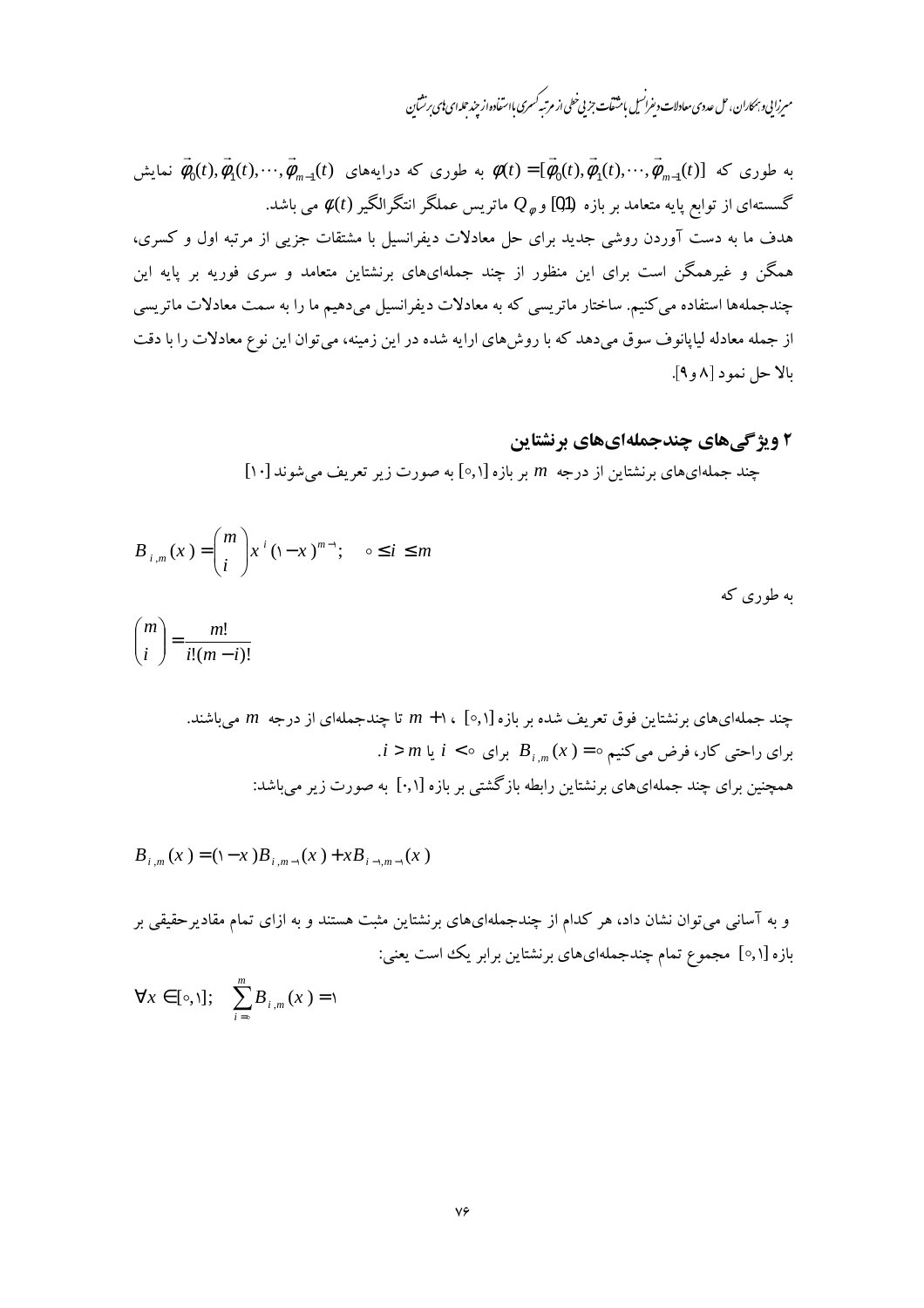مجله ریاضیات کاربردی واحدلاسپان ۳۰ (۱۳۹۰) ۷۵-۸۳

۳ تعامد چند جملهایهای برنشتاین با استفاده از فرایند گرام – اشمیت برای چند جملهایهای برنشتاین و نرمال $\omega$ ازی آنها بر روی بازه [۰٫۱]، یک مجموعه متعامدی که از چندجملهایهای برنشتاین به دست میآوریم و آنها را به صورت زیر نامگذاری مىكنيم:

 $b_{\,0,m},b_{\lambda,m},\ldots,b_{m,m}$ 

که در آن m تعداد چند جملهایهای برنشتاین موجود در پایه می باشد [۱۰].



 $m = \vee$  شکل ۱. نمودار چندجملهایهای متعامد برنشتاین برای

هر تابع دو بعدی  $y(x,t)$  که بر بازه ۱ $x \leq s \leq s$ و ۱ $t \leq s$  انتگرالپذیر از مرتبه دو باشد، دارای سری فوریهای به صورت زير خواهد بود:  $m \rightarrow m \rightarrow$ 

$$
y(x,t) = \sum_{i} \sum_{j} c_{ij} b_{i}(x) b_{j}(t)
$$
\n(1)

 $c_{ii} = \int_{0}^{1} \int_{0}^{1} y^{x}(x, t) b_{i}(x) b_{i}(t) dx dt$  $(1)$ 

بسط (۱) را می توان به صورت ساختار گسسته و ماتریسی زیر بیان کرد:

$$
Y(x,t) = B^{T}(x).C.B(t)
$$
 (\*)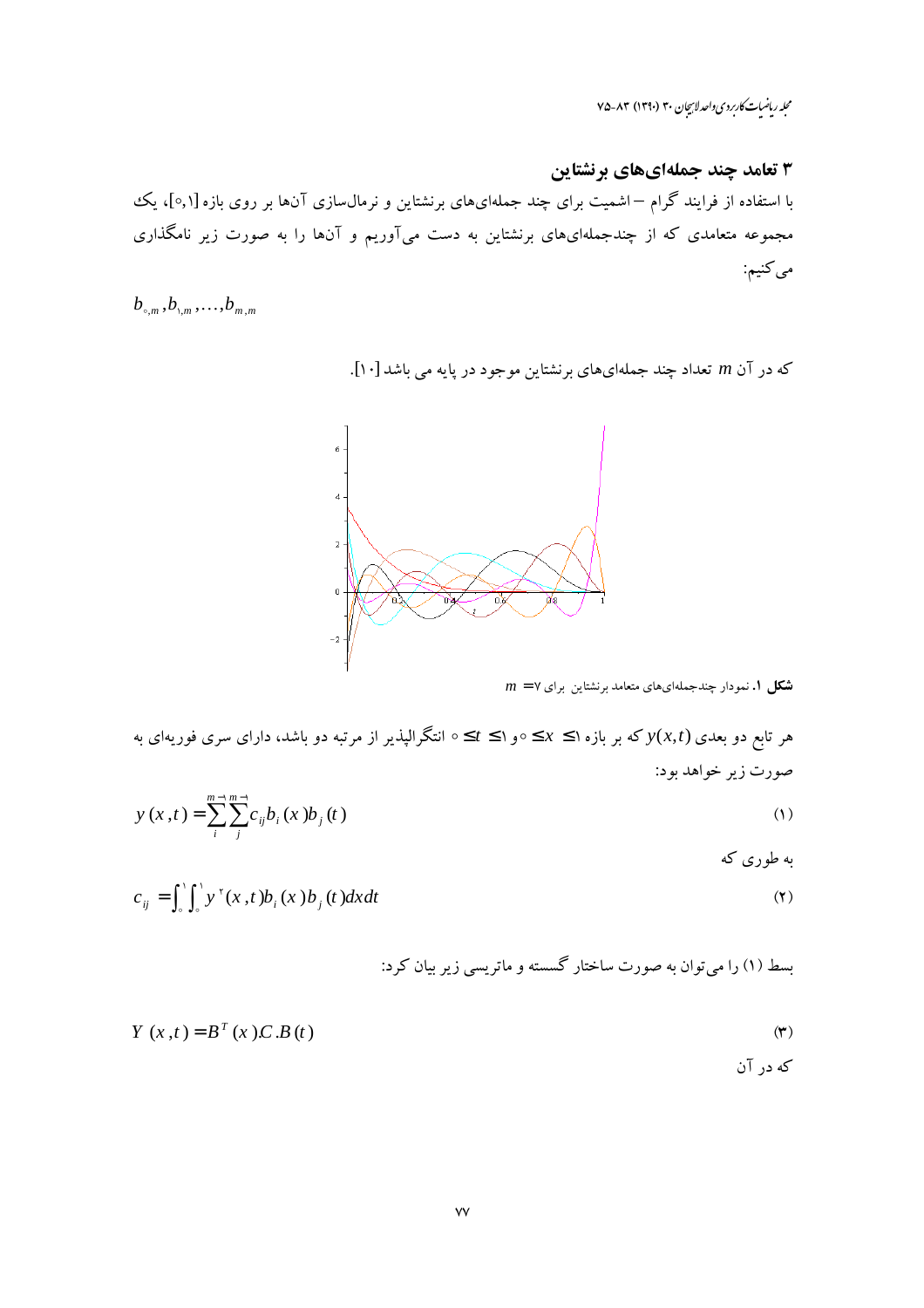.<br>میرزایی و بهجاران، حل عددی معادلات دیفرانسی باشتقات جزیی خطی از مرتبه کسری بااسفاده از جندحمله ای نای برنشآین

$$
B = \begin{bmatrix} b_{\circ}^{T} \\ b_{\circ}^{T} \\ \vdots \\ b_{m-1}^{T} \end{bmatrix} = \begin{bmatrix} b_{\circ, \circ} b_{\circ, \circ} & \cdots & b_{\circ, m-1} \\ b_{\circ, \circ} b_{\circ, \circ} & \cdots & b_{\circ, m-1} \\ \vdots & \vdots & & \vdots \\ b_{m-1, \circ} b_{m-1, \circ} & \cdots & b_{m-1, m-1} \end{bmatrix}, \quad C = \begin{bmatrix} c_{\circ, \circ} c_{\circ, \circ} & \cdots & c_{\circ, m-1} \\ c_{\circ, \circ} c_{\circ, \circ} & \cdots & c_{\circ, m-1} \\ \vdots & \vdots & & \vdots \\ c_{m-1, \circ} c_{m-1, \circ} & \cdots & c_{m-1, m-1} \end{bmatrix}
$$

که در آن ک ماتریس ضرایب میباشد.  
همچنین [،⊩ (y\_ , y ,..., y\_ "– ∤y )  
نمونه برداری از خم پیوسته 
$$
y(x,t)
$$
 در المانی به ابعاد  $\frac{1}{m} \times \frac{1}{m}$  می باشد.  
نمونه برداری از خم پیوسته  $y(x,t)$  در المانی به ابعاد  $\frac{1}{m} \times \frac{1}{m}$  می باشد.

٤ روش پیشنهادی برای حل معادله دیفرانسیل با مشتقات جزیی مرتبه اول و مرتبه کسری غیر همگن با ضرایب ثابت با توجه به تعریف ماتریس عملگر داریم:  $\frac{d^{\alpha}B}{dt^{\alpha}}=Q_{B}^{-\alpha}B$  $(\mathfrak{F})$ 

که در آن  $Q^{-\alpha}_B$  ماتریس عمگر حاصل از چندجملهایهای متعامد برنشتاین میباشد، خواهیم داشت:

$$
(\frac{\partial}{\partial t})^{\alpha} Y = (\frac{\partial}{\partial t})^{\alpha} (B^T(x) . C . B(t))
$$
  
=  $B^T(x) . C . [(\frac{\partial}{\partial t})^{\alpha} B(t)]$   
=  $B^T(x) . C . Q_B^{-\alpha} B(t)$ 

$$
\left(\frac{\partial}{\partial t}\right)^{-\alpha} Y = B^T(x) C Q_B^{\alpha} B(t) \tag{3}
$$

همچنین به طور مشابه می توان نتیجه گرفت:

در نتيجه

$$
\left(\frac{\partial}{\partial x}\right)^{-\beta} Y = B^T(x) \cdot \left(Q_B^{\beta}\right)^T C \cdot B(t) \tag{9}
$$

$$
\left(\frac{\partial}{\partial t}\right)^{-\alpha}\left(\frac{\partial}{\partial x}\right)^{-\beta}Y = B^{T}(x)\left(Q_{B}^{\beta}\right)^{T}CQ_{B}^{\alpha}B(t)
$$
\n<sup>(V)</sup>

لازم به ذکر است مشابه این روابط برای چندجملههای متعامد موجکهها در منبع [۱۱] ارایه شدهاند. حال روش پیشنهادی را برای حل عددی معادلات دیفرانسیل با مشتقات جزیی خطی از مرتبه اول همگن و غیر همگن به کار میبریم.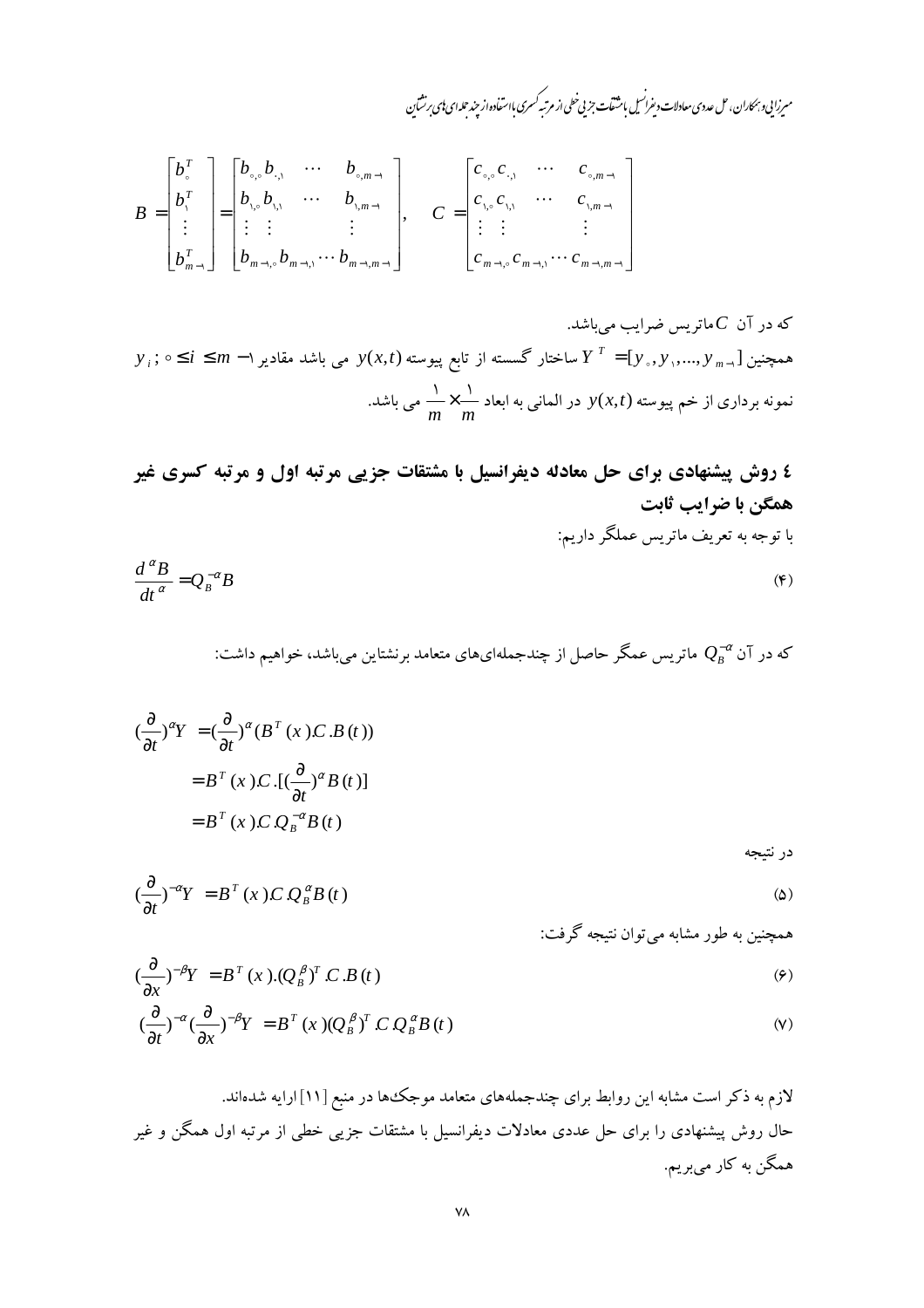مجله ریاضیات کاربردی واحدلاسچان ۳۰ (۱۳۹۰) ۷۵-۷۵

$$
\frac{\partial y}{\partial x} + \frac{\partial y}{\partial t} = q(x, t) \qquad x, t > 0
$$
 (A)

$$
\int_{0}^{t} \frac{\partial y}{\partial x} dt + y(x, t) - y(x, \circ) = \int_{0}^{t} q(x, t) dt
$$
\n
$$
\lim_{x \to \infty} x \text{ (4)}
$$
\n
$$
\lim_{x \to \infty} (f(x, t) - f(x, \circ)) = \lim_{x \to \infty} f(x, t) + \lim_{x \to \infty} f(x, t) = \lim_{x \to \infty} f(x, t) + \lim_{x \to \infty} f(x, t) = \lim_{x \to \infty} f(x, t) + \lim_{x \to \infty} f(x, t) = \lim_{x \to \infty} f(x, t) + \lim_{x \to \infty} f(x, t) = \lim_{x \to \infty} f(x, t) + \lim_{x \to \infty} f(x, t) = \lim_{x \to \infty} f(x, t) + \lim_{x \to \infty} f(x, t) = \lim_{x \to \infty} f(x, t) + \lim_{x \to \infty} f(x, t) = \lim_{x \to \infty} f(x, t) + \lim_{x \to \infty} f(x, t) = \lim_{x \to \infty} f(x, t) + \lim_{x \to \infty} f(x, t) = \lim_{x \to \infty} f(x, t) + \lim_{x \to \infty} f(x, t) = \lim_{x \to \infty} f(x, t) + \lim_{x \to \infty} f(x, t) = \lim_{x \to \infty} f(x, t) + \lim_{x \to \infty} f(x, t) = \lim_{x \to \infty} f(x, t) + \lim_{x \to \infty} f(x, t) = \lim_{x \to \infty} f(x, t) + \lim_{x \to \infty} f(x, t) = \lim_{x \to \infty} f(x, t) + \lim_{x \to \infty} f(x, t) = \lim_{x \to \infty} f(x, t) + \lim_{x \to \infty} f(x, t) = \lim_{x \to \infty} f(x, t) + \lim_{x \to \infty} f(x, t) = \lim_{x \to \infty} f(x, t) + \lim_{x \to \infty} f(x, t) = \lim_{x \to \infty} f(x, t) + \lim_{x \to \infty} f(x, t) = \lim_{x \to \infty} f(x, t) + \lim_{x \to \infty} f(x, t) = \lim_{x \to \infty} f(x, t
$$

$$
\int_{0}^{x} \int_{0}^{t} \frac{\partial y}{\partial x} dt dx + \int_{0}^{x} y(x,t) dx - \int_{0}^{x} y(x,0) dx = \int_{0}^{x} \int_{0}^{t} q(x,t) dt dx
$$
 (1.)

$$
\int_{0}^{t} \left[ y(x,t) - y(\circ,t) \, dt + \int_{0}^{x} y(x,t) \, dx - \int_{0}^{x} y(x,\circ) \, dx \right] = \int_{0}^{x} \int_{0}^{t} q(x,t) \, dt \, dx
$$

$$
\int_{0}^{t} y(x,t) dt + \int_{0}^{x} y(x,t) dx = \int_{0}^{t} h(t) dt + \int_{0}^{x} f(x) dx + \int_{0}^{x} \int_{0}^{t} q(x,t) dt dx
$$
\n(11)  
dece (11)

$$
g(x,t) = \int_{0}^{t} h(t) dt + \int_{0}^{x} f(x) dx + \int_{0}^{x} \int_{0}^{t} q(x,t) dt dx
$$
 (17)

$$
\int_{-}^{t} y(x,t) dt + \int_{-}^{x} y(x,t) dx = g(x,t)
$$
\n(17)

$$
G(x,t) = B^{T}(x)C_{g}.B(t)
$$
\n
$$
(14)
$$

$$
Y(x,t) = BT(x)Cy. B(t)
$$
 (12)

با قرار دادن روابط (۵)، (۶)، (۱۴)و (۱۵) در معادله (۱۳) خواهیم داشت:

$$
B^{T}(x)C_{y}Q_{B}.B(t) + B^{T}(x)C_{y}Q_{B}^{T}B(t) = B^{T}(x)C_{g}.B(t)
$$
\n(19)

با ضرب جملات رابطه فوق از راست در (1) 
$$
B'
$$
 و از چپ در (B(x) به دست می آوریم:  
 $C_y Q_B + Q_B^T C_y = C_g$  (1V)

معادله حاصله، معادله لیاپانوف میباشد که به کمک نرمافزارهای ریاضی، قابل حل میباشد.

$$
\frac{\partial y}{\partial x} + \frac{\partial y}{\partial t} = 0
$$
  $x, t > 0$  (1A)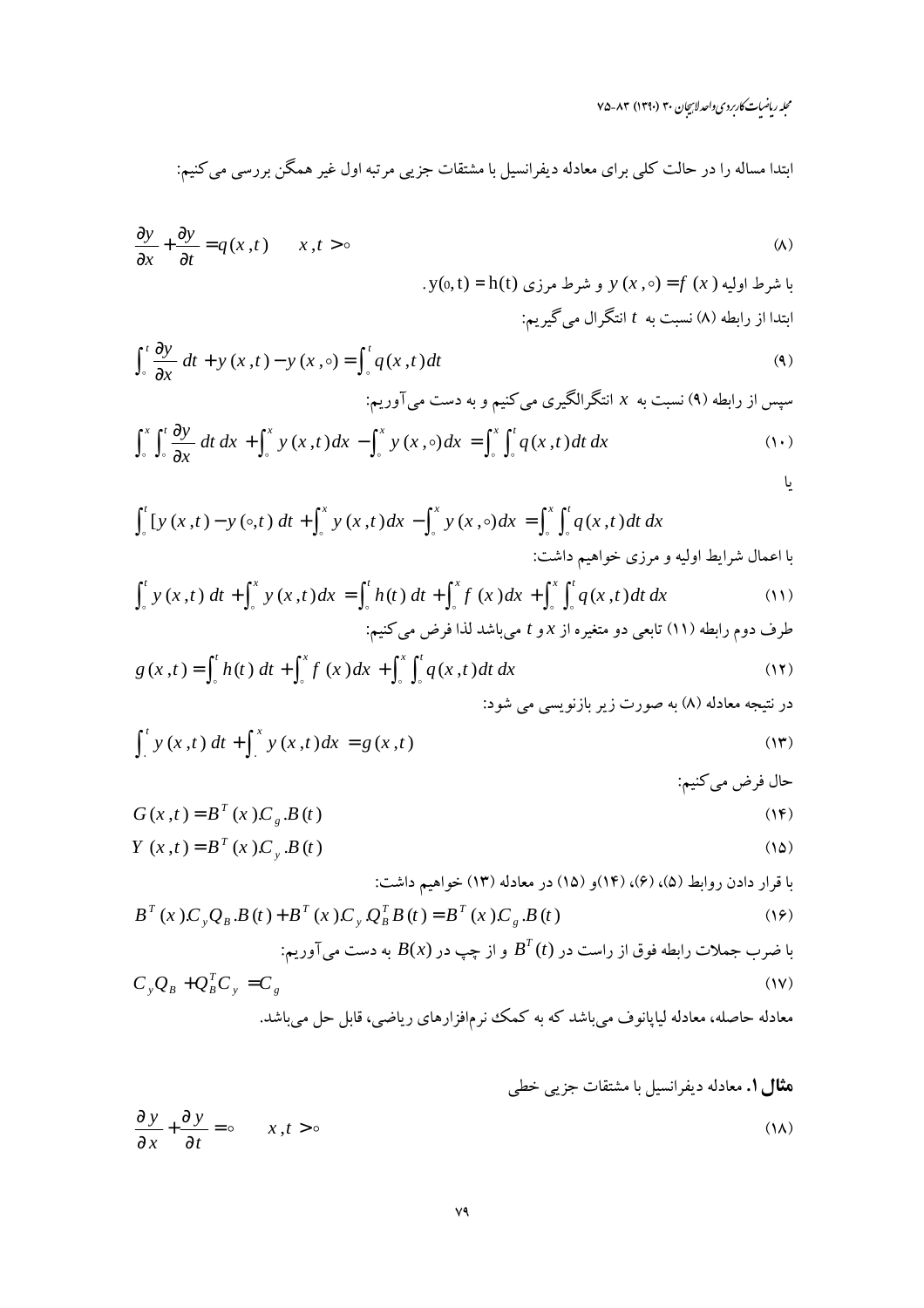مىرزايى وبمكاران، حل عددى معادلات دبفراسيل بامشقات جزيي خطى از مرتبه كسرى بااسفاده از حِند حمداى ياى برنشاين D - $\cdot$ 

با شرایط اولیه و مرزی 
$$
f(x, \circ) = x^x, y(\circ, t) = t(x, \circ) = t
$$
  
حل: در این مٹال  $f(x) = x^x$  و  $h(t) = t, q(x, t) = \circ$  اشت:

$$
g(x,t) = \int_{0}^{t} t dt + \int_{0}^{x} x^{\gamma} dx = \frac{1}{\gamma} t^{\gamma} + \frac{1}{\gamma} x^{\gamma}
$$

با استفاده از رابطه (۲) ماتریس ضرایب  $C_{_g}$  را برای ۶۶  $i,j\leq$ ۰ به دست میآوریم:

|  | $\lceil$ +/****Tx\$F9T +/***NYT9+\$ +/**\$QIVAIT +/*1F91F1Q +/*TF\$\$YY\$ +/*T\$AAF\$F +/1A\$*FAT $\rceil$ |  |  |  |
|--|------------------------------------------------------------------------------------------------------------|--|--|--|
|  |                                                                                                            |  |  |  |
|  |                                                                                                            |  |  |  |
|  | $C_{g}$ = $\vert$ +/++FAAVST +/++VATTVTT +/+1FAV1TT +/+TF1STTS +/+T1AFYAT +/+TTAAFTT +/+T1AFYAA            |  |  |  |
|  |                                                                                                            |  |  |  |
|  |                                                                                                            |  |  |  |
|  |                                                                                                            |  |  |  |

 $\kappa$  ماتریس عملگر برنشتاین برای  $m = \nu$  عبارتست از

| $Q_{B_{\text{max}}} =$ | $\cdot$ / ۱۳۲۶۵۳۰۶                                                    | $\cdot$ / $\gamma$ $\Delta$ $\gamma$ $\gamma$ $\gamma$ $\Delta$ $\gamma$ | $\cdot$ / $\gamma$ $\gamma$                                                    | $\cdot$ /194 $\cdot$ ۲۱۸۲                                              | $\cdot$ / 16447 $\cdot$ A1                                                                                                                                           | $\cdot$ / ITVF9AFA $\rightarrow$ / $\cdot$ VTASITT9                                                                                                                                                                                                                                                                                                                                                              |                            |
|------------------------|-----------------------------------------------------------------------|--------------------------------------------------------------------------|--------------------------------------------------------------------------------|------------------------------------------------------------------------|----------------------------------------------------------------------------------------------------------------------------------------------------------------------|------------------------------------------------------------------------------------------------------------------------------------------------------------------------------------------------------------------------------------------------------------------------------------------------------------------------------------------------------------------------------------------------------------------|----------------------------|
|                        | $-$ 9388999                                                           | $\cdot$ /112244.                                                         | $\cdot$ / ۲۱۹۹۸۰۲۲                                                             | $\cdot$ /175 $\cdot$ 1.19                                              | 4/10797991                                                                                                                                                           | ۰/ ۱۱۶۶۴۳ <b>۸۷</b>                                                                                                                                                                                                                                                                                                                                                                                              | $\cdot$ / $\cdot$ ۶۷۹۴۲۶۰۷ |
|                        | $\cdot$ / $\cdot\cdot$ 1414 $\cdot$ and                               | $-1.19971000$                                                            | $\cdot$ / $\cdot$ 91836878                                                     | $\cdot$ /18607481                                                      |                                                                                                                                                                      | $\cdot$ /12947477 $\cdot$ /1.974777 $\cdot$ / $\cdot$ 49477.77                                                                                                                                                                                                                                                                                                                                                   |                            |
|                        | $-$ / $\mathsf{r}\mathsf{r}\cdot\mathsf{r}\Delta\mathsf{r}\mathsf{r}$ | ./F.Y۲.۶                                                                 | $ \cdot$ $/$ $\cdot$ $\cdot$ $\cdot$ $\cdot$ $\wedge$ $\wedge$ $\wedge$ $\tau$ | $\cdot$ / $\cdot$ $\vee$ $\vee$ $\vee$ $\wedge$ $\wedge$ $\vee$ $\vee$ | $\cdot$ /144884                                                                                                                                                      | $\cdot$ / $\cdot$ $\wedge$ $\uparrow$ $\uparrow$ $\uparrow$ $\uparrow$ $\uparrow$ $\uparrow$ $\uparrow$ $\uparrow$ $\uparrow$ $\uparrow$ $\uparrow$ $\uparrow$ $\uparrow$ $\uparrow$ $\uparrow$ $\uparrow$ $\uparrow$ $\uparrow$ $\uparrow$ $\uparrow$ $\uparrow$ $\uparrow$ $\uparrow$ $\uparrow$ $\uparrow$ $\uparrow$ $\uparrow$ $\uparrow$ $\uparrow$ $\uparrow$ $\uparrow$ $\uparrow$ $\uparrow$ $\uparrow$ |                            |
|                        | $\cdot / \cdots \cap \Delta \cdot$ . $\Delta$                         |                                                                          | •/••746738                                                                     | $\rightarrow$ / • 341474464                                            | $\cdot$ / $\cdot$ $\Delta$ 1 $\cdot$ $\cdot$ $\cdot$ $\wedge$ $\cdot$ $\cdot$ $\wedge$ $\cdot$ $\cdot$ $\wedge$ $\cdot$ $\wedge$ $\wedge$ $\wedge$ $\wedge$ $\wedge$ |                                                                                                                                                                                                                                                                                                                                                                                                                  | $\cdot$ / $\cdot$ ۳۶۱۲۶۹۴۹ |
|                        |                                                                       |                                                                          |                                                                                |                                                                        |                                                                                                                                                                      | $\cdot$ /1.099616                                                                                                                                                                                                                                                                                                                                                                                                | $\cdot$ / $\cdot$ ۳۶۱۲۹۶۴۹ |
|                        | •/····2144.175                                                        |                                                                          |                                                                                |                                                                        |                                                                                                                                                                      |                                                                                                                                                                                                                                                                                                                                                                                                                  |                            |

با قرار دادن ماتریس،های  $C_{g}$ و بره معادله لیاپانوف (۱۷) و حل آن ، ماتریس  $C_{y}$  حاصل میشود.

|  |  |  | $\lceil$ +/+11-9F+19A +/++YYY+F1Y& +/+YF111YQTY +/+Q11&AAG& +/+&9FF99A+ +/+Q8Y9YFFF +/+&YYYQAY1 $\rceil$                                                   |
|--|--|--|------------------------------------------------------------------------------------------------------------------------------------------------------------|
|  |  |  |                                                                                                                                                            |
|  |  |  | $\cdot$ />1AF9.5F $\cdot$ / $\Delta$ . $\Delta$ 9.1FY $\cdot$ /.1.FAT $\cdot$ /.111A1TFT $\cdot$ / $\Delta$ 99.71F29 $\cdot$ /.TTF1TV91 $\cdot$ /.T.AATSTV |
|  |  |  | $C_{_{\rm v}}$ = $\mid$ +/+1V۳۵۶۹+۳ = +/++VFF+۲۳۵1 = +/+1V۶۳۲۳۹۲ = +/+۲۴۹+F۵۶1 = +/+۲۳۸۹۹۲F۷ = +/+111۲۲۶۹۳ = +/++19۸۵۷۲F۸ $\mid$                           |
|  |  |  | $\cdot$ /-19911601 $\cdot$ /-10006-91 $\cdot$ /-1660-101 $\cdot$ /-17 $\cdot$ AF-01 $\cdot$ /-17 $\cdot$ 161 $\cdot$ /-11/-16117 $\cdot$ /-11160.          |
|  |  |  | $\cdot$ /-191411911 -/-19161111 -/-11-14111 -/-11-641126 -/-11-111512 -/-11121616 -/-11217614                                                              |
|  |  |  |                                                                                                                                                            |

تقریبی از  $y(x,t)$  ، به صورت زیر حاصل میشود:

$$
Y_{v,v}(x,t) = B_{v,v}^{T}(x) C_{v \times v} B_{v \times v}(t)
$$

نمودار  $Y_{\rm vxy}(x\,,t)$  در شکل (۲) نشان داده شده است.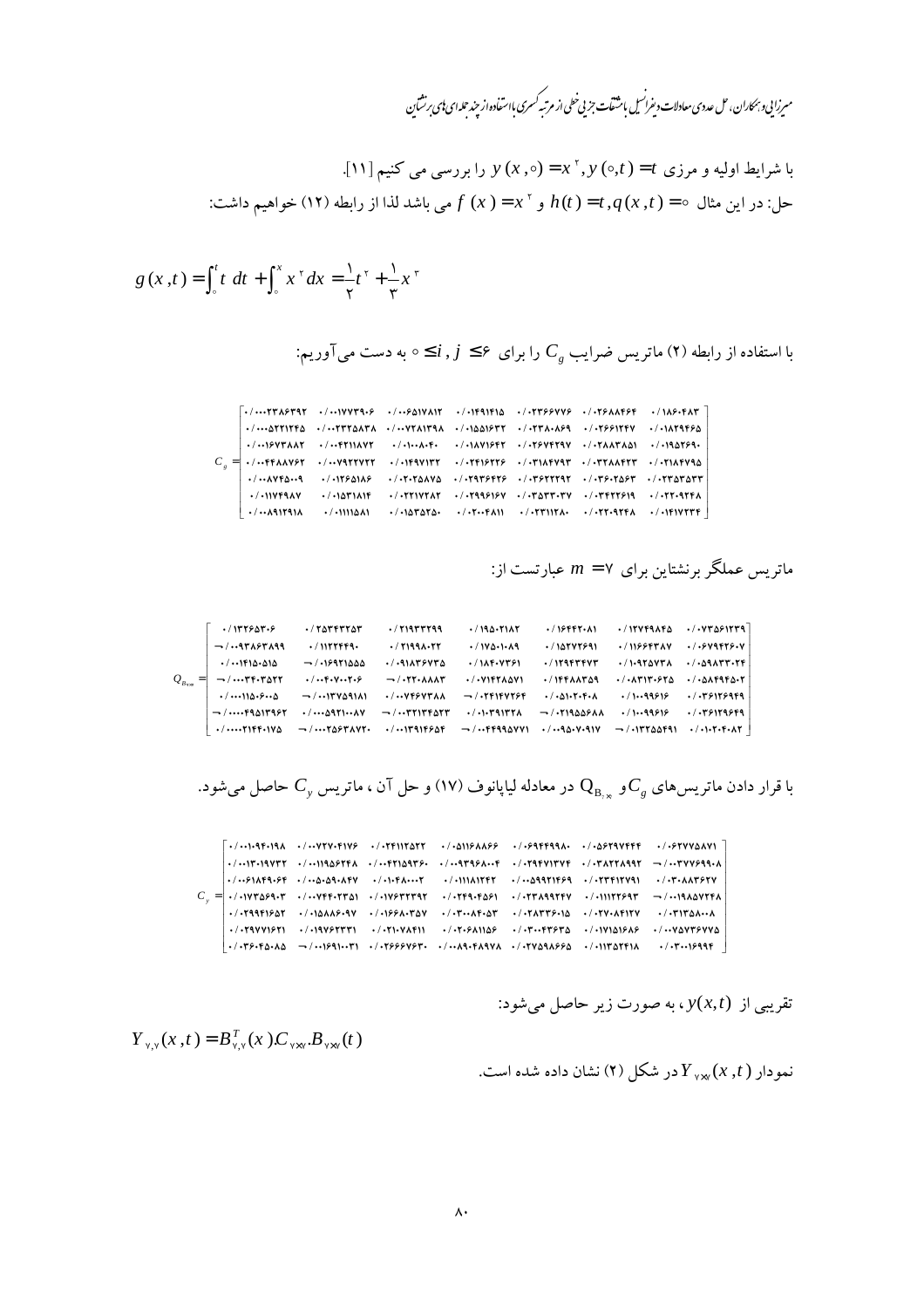مجله رياضيات كاربردي واحد لاسجان ٣٠ (١٣٩٠) ٧٥-٧٥



**شکل ۲.** جواب تقریبی حاصل از حل معادله دیفرانسیل با مشتقات جزیبی  $m = \sqrt{v}$   $\frac{\partial y}{\partial x} + \frac{\partial y}{\partial t} = 0$ ;  $y(x, 0) = x^{\dagger}$ ,  $y(0, t) = t$ ,  $x, t > 0$ 

۔<br>جواب دقیقی که از حل تحلیلی به دست می آید عبارت است از

$$
y(x,t) = [t - x - (t - x)^{r}]u(t - x) + (t - x)^{r}
$$
\n(14)

به طوری که  $u(.)$  تابع هویساید میباشد. نمودار رابطه (۱۹) برای مقایسه در شکل (۳) آورده شده است.



**شکل ۳.** جواب تقریبی به همراه جواب دقیق حاصل از حل معادله دیفرانسیل با مشتقات جزیبی  $m = V e^{jx} \frac{\partial y}{\partial x} + \frac{\partial y}{\partial t} = 0$ ;  $y(x, \circ) = x^{\circ}, y(\circ, t) = t \quad x, t > 0$ 

لازم به یادآوری است که برای ۲۰ ≤  $m \geq n$ جوابها از دقت فوق العاده بالا برخوردار میباشند. **مثال ۲.** معادله دیفرانسیل با مشتقات جزیبی خطبی

$$
\frac{\partial^{\frac{1}{r}} y}{\partial x^{\frac{1}{r}}} + \frac{\partial^{\frac{1}{r}} y}{\partial t^{\frac{1}{r}}} = 1 \qquad x, t > 0
$$
\n
$$
\text{(11)} \qquad \text{(12)} \qquad \text{(24)} \qquad \text{(25)}
$$
\n
$$
\text{(36)}
$$
\n
$$
\text{(47)}
$$
\n
$$
\text{(58)}
$$
\n
$$
\text{(69)}
$$
\n
$$
\text{(79)}
$$
\n
$$
\text{(80)}
$$
\n
$$
\text{(91)}
$$
\n
$$
\text{(10)}
$$
\n
$$
\text{(11)}
$$
\n
$$
\text{(12)}
$$
\n
$$
\text{(13)}
$$
\n
$$
\text{(14)}
$$
\n
$$
\text{(15)}
$$
\n
$$
\text{(16)}
$$
\n
$$
\text{(17)}
$$
\n
$$
\text{(18)}
$$
\n
$$
\text{(19)}
$$
\n
$$
\text{(19)}
$$
\n
$$
\text{(19)}
$$
\n
$$
\text{(19)}
$$
\n
$$
\text{(19)}
$$
\n
$$
\text{(19)}
$$
\n
$$
\text{(19)}
$$
\n
$$
\text{(19)}
$$
\n
$$
\text{(19)}
$$
\n
$$
\text{(19)}
$$
\n
$$
\text{(19)}
$$
\n
$$
\text{(19)}
$$
\n
$$
\text{(19)}
$$
\n
$$
\text{(19)}
$$
\n
$$
\text{(19)}
$$
\n
$$
\text{(19)}
$$
\n
$$
\text{(19)}
$$
\n
$$
\text{(19)}
$$
\n
$$
\text{(19)}
$$
\n
$$
\text{(19)}
$$
\n
$$
\text{(19)}
$$
\n
$$
\text{(19)}
$$
\n
$$
\text{(19)}
$$
\n
$$
\text{(19)}
$$
\n
$$
\text{(19)}
$$
\n
$$
\text{(19)}
$$
\n
$$
\text{(19)}
$$
\n
$$
\text{(19)}
$$
\n
$$
\text{(19)}
$$
\n
$$
\text{(19)}
$$
\n
$$
\text{(
$$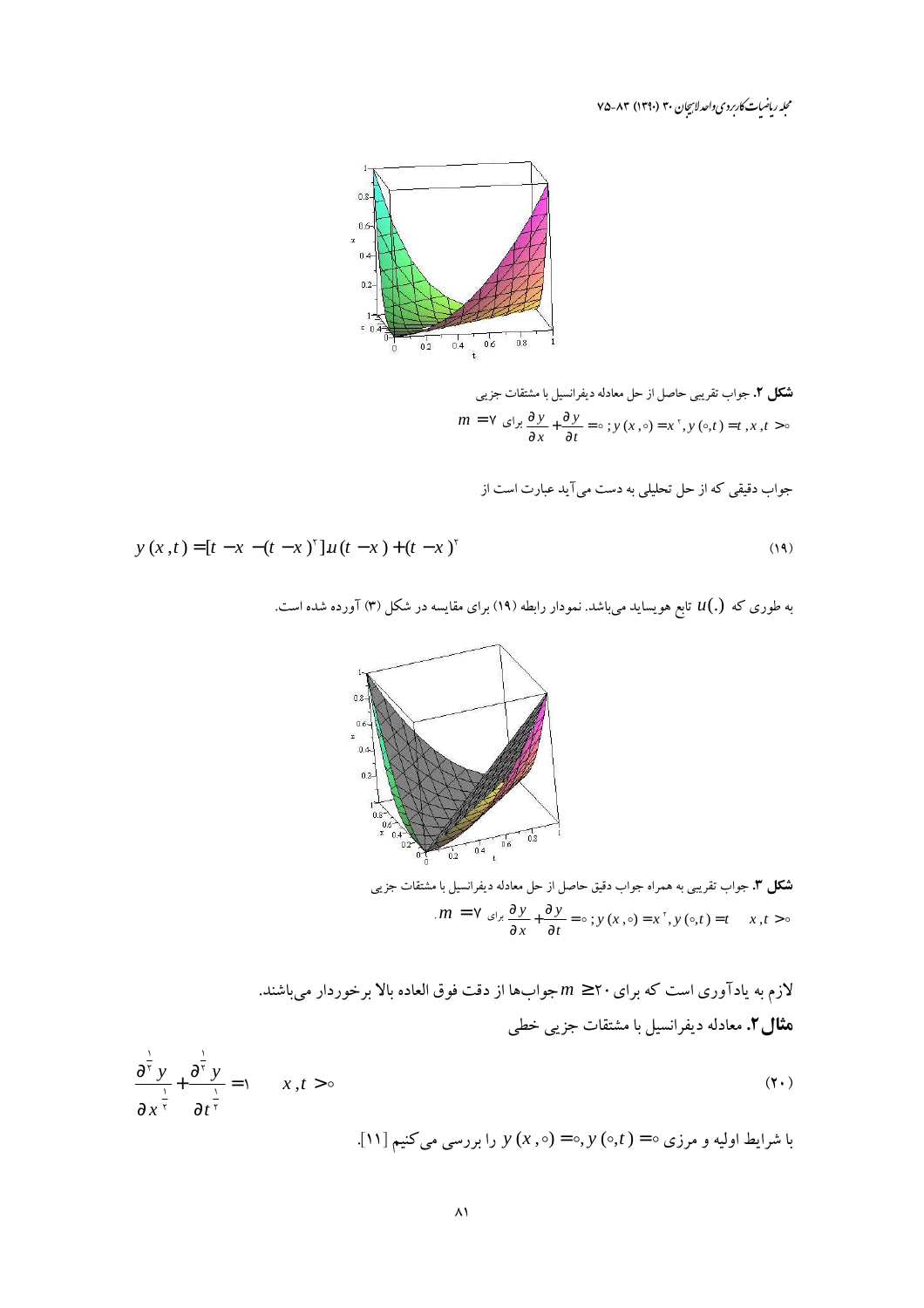حل: با استفاده از روابط(۵)، (۶) و (۷) و ساده کردن به دست می آوریم:

$$
C_{y} Q_{B}^{\frac{1}{\gamma}} + (Q_{B}^{T})^{\frac{1}{\gamma}} C_{y} = (Q_{B}^{T})^{\frac{1}{\gamma}} J \ Q_{B}^{\frac{1}{\gamma}}
$$
\n(71)

که در آن  $J$  یک ماتریس  $m\times m$ با درایه های یک میباشد.با حل معادله لیاپانوف نتیجه لازمه به دست میآید:

$$
y(x,t) \approx Y_{m \times m}(x,t) = B^{T}(x).C_{y}.B(t)
$$

با در نظر گرفتن ۱۰ $m=1$ ، نمودار  $Y_{\text{max.}}(x,t)$ در شکل (۴) نشان داده شده است.



شکل ٤. جواب تقریبی حاصل از حل معادله (٢٠) با شرایط مرزی ٥= ( y (0,t ) و (x ,0) در حالتی که ١٠ =  $m = 1$  میباشد

با توجه به اینکه جواب دقیق را نداریم می توان نتیجه به دست آمده را، با جواب ارایه شده در مقاله [۱۱] مقایسه کرد (په شکل(۵) مړاجعه شود).



**شکل ۵.** جواب تقریبی به دست آمده برای معادله (۲۰) با استفاده از چند جملهایهای متعامد موجک ها

ه بحث

در این مقاله، روشی عددی برای حل معادله دیفرانسیل با مشتقات جزیی غیرهمگن از مرتبه اول و مرتبه کسری پیشنهاد شده است. اساس این روش، ماتریسهای عملگر از توابع متعامد برنشتاین میباشد. در این مقاله حالت کلبی معادله دیفرانسیل با مشتقات جزیبی مرتبه اول غیرهمگن مورد بررسی قرار گرفته و کارایی آن به وسیله